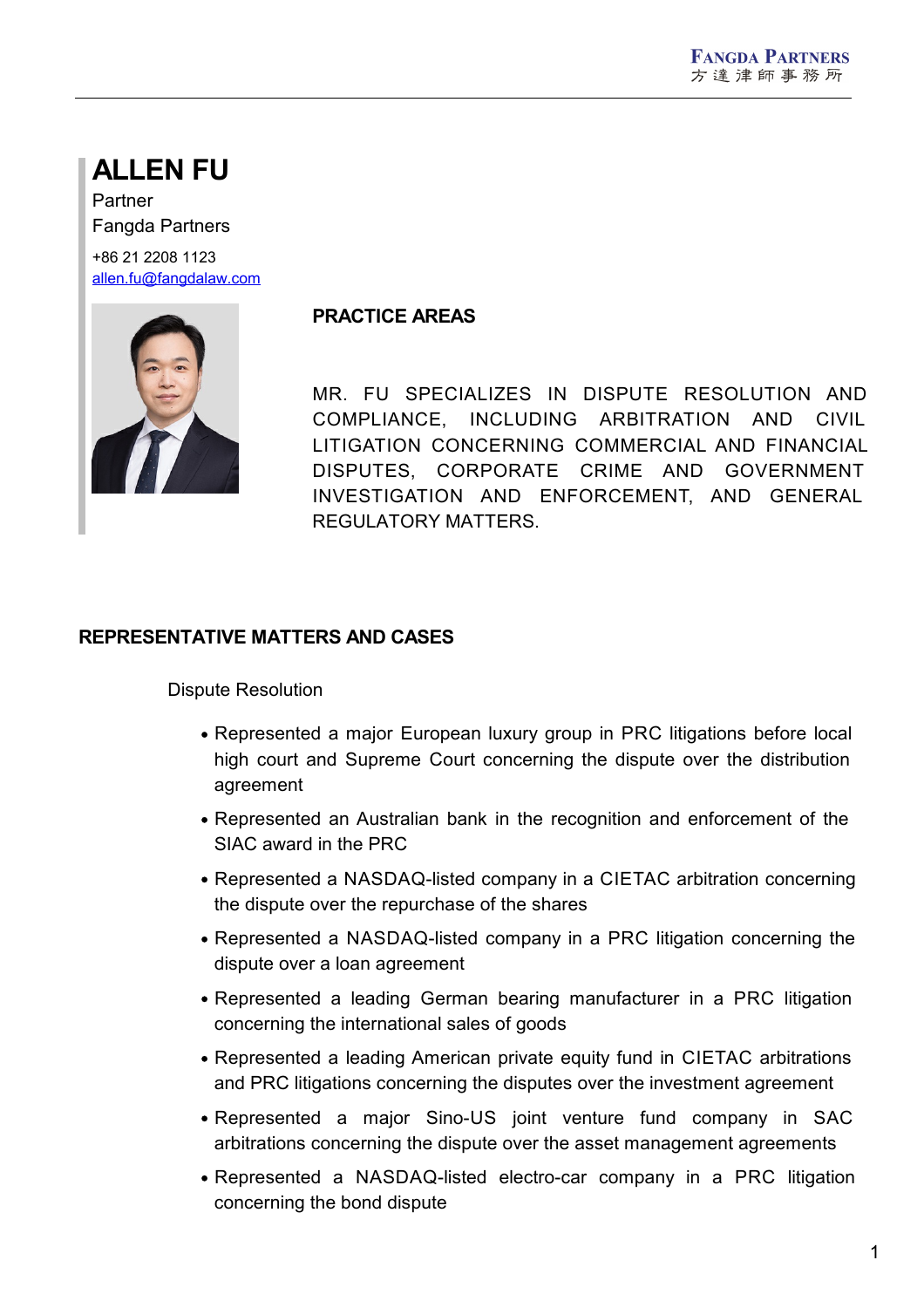- Represented a leading PRC asset management company in the PRC litigations and SHIAC/SAC arbitrations concerning the disputes over the fund management agreements
- Represented a leading pharmaceutical company in the PRC litigation concerning the dispute over the rebate contract with its distributor
- Represented a world leading compressor manufacturer in a PRC litigation concerning the product liability
- Represented a world leading security equipment company in an SHIAC arbitration concerning the dispute over sales agreement and product liability
- Represented a leading European water treatment company and its PRC affiliate in a PRC litigation concerning the product liability
- Represented a leading European petroleum company in an SHIAC arbitration concerning the dispute over the international sales of goods
- Represented a PRC hospital investment and management group in PRC litigations concerning the disputes over the transfer of the equities in the private hospitals
- Represented a leading PRC securities company in multiple PRC litigations concerning the misrepresentation in the A-share securities market
- Represented a leading PRC securities company in multiple PRC litigations concerning the misrepresentation in the NEEQ securities market
- Represented a former actual controller and chairman of a PRC public company in a class action before the PRC court concerning the misrepresentation in the securities market
- Represented a leading PRC state-owned bank in a PRC litigation concerning the default on the corporate bond issued in Hong Kong and the dispute over the guarantee agreement
- Represented a leading PRC securities company in PRC litigations concerning the disputes over the security pledge and repurchase agreement
- Represented a leading PRC state-owned mining company in a CIETAC arbitration concerning the dispute over the trade financing agreement and the enforcement of the winning award
- Represented a major European oil trade company in an SHIAC arbitration concerning the dispute over the international sales of goods
- Represented a leading air conditioner manufactures in a PRC litigation concerning the dispute over the joint venture agreement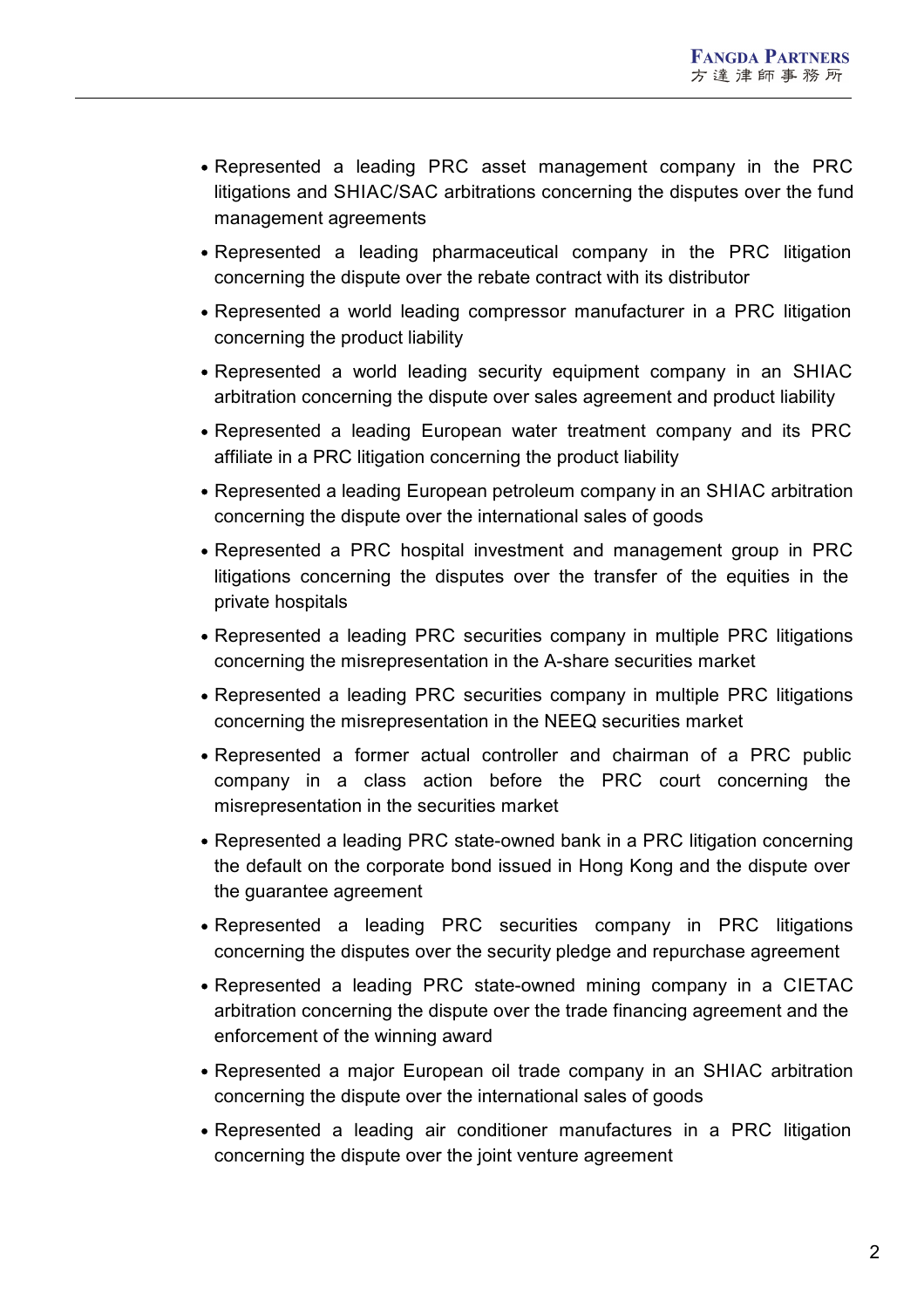- Represented a leading PRC logistic company in an SHIAC arbitration concerning the disputes over the share purchase agreement and the valuation adjustment agreement
- Represented a leading PRC state-owned asset management company in a PRC litigation concerning the dispute in relation to the ABS financial derivatives
- Assisted a leading American melting, heating and welding equipment manufacturer in a PRC litigation concerning the dispute in relation to the false capital contribution
- Assisted a leading American textile company in handling an SIAC arbitration concerning the dispute over the joint venture contract, and represented the same in the recognition and enforcement of the SIAC award in China
- Assisted a leading Hong Kong real estate developer in handling various disputes concerning the development of a commercial complex in PRC, including the disputes over the fund and trust agreement, land expropriation, etc.
- Assisted a leading European petroleum company in handling the dispute with its Chinese partner over the joint venture contract, and assisted the same in handling a related Swiss arbitration proceeding

### Compliance and Corporate Crime

- Represented a world major food company in both the administrative and criminal investigation by the PRC food and drug administration and public security bureau in relation to the foods safety issues
- Represented a world leading medical device company in an administrative investigation concerning the advertisement law violation in the PRC
- Represented a world leading material supplier in an administrative investigation concerning the product quality and advertisement law violation in the PRC
- Represented a world leading water treatment company in an administrative investigation concerning the soil pollution in the PRC
- Represented a world leading entertainment technology company in a criminal case involving smuggling
- Represented a Sino-US joint-established real estate development and management company in a criminal case involving the embezzlement and private bribery committed by its executive
- Represented a major Sino-US joint-established security company in a criminal case involving the embezzlement and private bribery committed by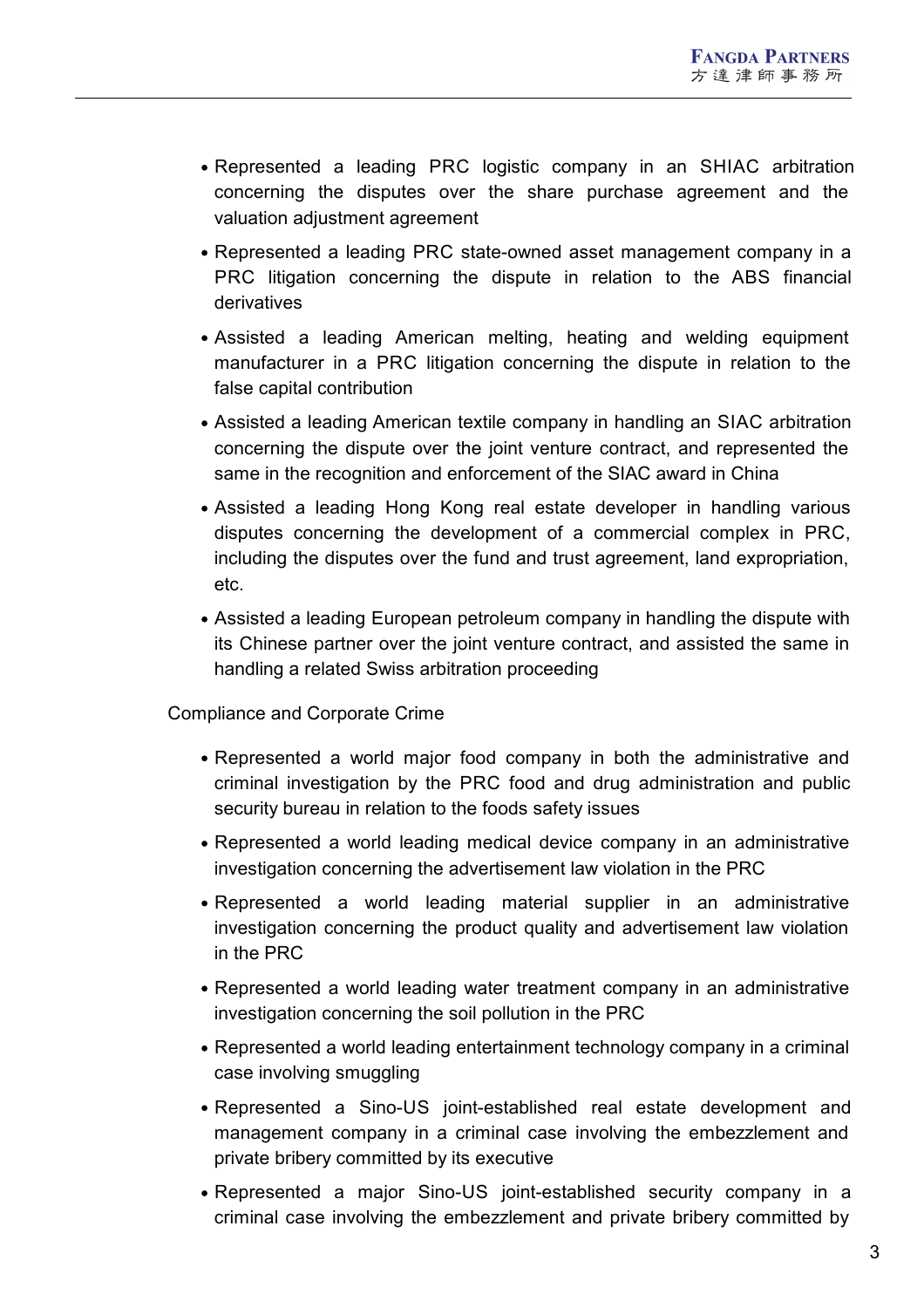its former executive

- Represented foreign suspects in the PRC criminal proceedings involving various personal offences
- Represented an American major catalyst company in an internal investigation involving anti-corruption and unfair competition
- Represented a world leading energy company in a criminal case involving the smuggling of solid wastes
- Assisted a NASDAQ-listed company to conduct an internal investigation onto the financial fraud alleged by a short report, and to prepare an investigation report to the SEC to clarify the allegations
- Assisted a world leading medical device company in handling the administrative enforcement for the violation of the advertisement law
- Assisted an American leading pharmaceutical company in handling the government enforcement involving commercial bribery
- Assisted an European leading marine parts manufacturer to conduct an internal investigation on corruption issues in China and to handle the FCPA investigation
- Assisted a world leading telecommunication company to conduct an internal investigation on corruption and fraud issues in its joint venture in China
- Assisted an American leading thermal treatment technology company to conduct the internal investigation on corruption and fraud issues and to handle the FCPA investigation

### **OTHER INFORMATION**

### **Education**

- Shanghai Jiaotong University, B.S., 2004
- East China University of Political Science and Law, Minor in Law, 2004
- East China University of Political Science and Law, LL.M, 2007
- Chicago-Kent College of Law, LL.M, 2012

#### **Professional Qualification**

- Admitted to practice in the PRC
- Admitted to practice New York

#### **Professional Affiliations**